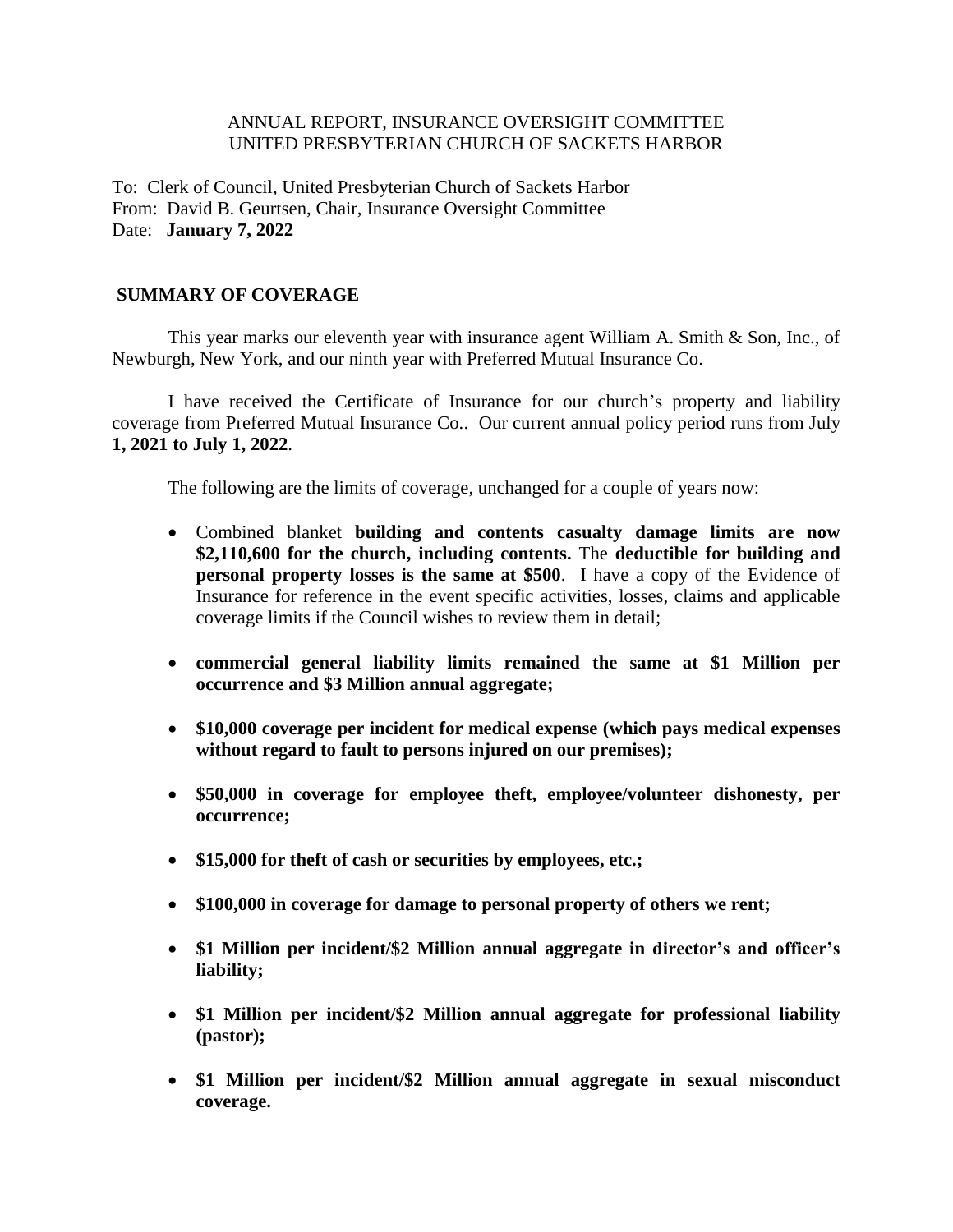**Last year our annual premium increased \$50.00, from \$2,682.00 to \$2,732.00,** for the same levels of coverage overall (except for buildings and contents coverage, whose limits are set forth above). Premium breaks down as follows:

| \$1,872.00 | <b>Property coverage</b> |
|------------|--------------------------|
| \$790.00   | <b>General liabiltiy</b> |
| \$70.00    | <b>Employee theft</b>    |

For budget purposes, our agent generally advises us to plan for premium increases in the range of 5-10%, based on Preferred Mutual's advice to their agents. Any increase over 10% requires 60 days advance notice from the insurance company to us, so we will have some time to evaluate any anticipated increase.

In 2020 I submitted an another application to our agent so they could obtain quotes from other companies, given the increase we saw between 2019 and 2020, but our agent did not find comparable coverage at lower rates than our current insurer offered.

As in years past, I must continue to advise that the contents of our church could be significantly underinsured in the event of a catastrophic loss (ie. windstorm, serious fire), and that we would be unable to replace our stained-glass windows, bells or organ for the amount of coverage in place. As last year's policy did, our buildings coverage is designed to cover the full cost to replace the church building. We can certainly purchase more coverage for the building and contents, if we are willing to bear the expense.

A copy of the Certificate of Insurance and policy are kept in my offices in Watertown, and are available for the review of Council.

## **CLAIMS FOR COVERAGE IN 2021**

After conferring with our agent, W.A. Smith and Son, Inc., **I not aware of any claims made on our policy in 2021**. As always, I ask the Session and our membership to advise me immediately if they are aware of any actual or potential claims arising in **2021**, or this year, so that we can promptly inform our insurer as required by our policy, as **failure to notify our insurer promptly of potential claims can result in a denial of coverage.**

## **TOPICS FOR FURTHER CONSIDERATION**

1. In 2015 and 2016 the Session adopted updated **policies and procedures for screening volunteers and staff working with church youth**, as required by our insurance carrier, and by the Presbytery and the Presbyterian Church USA. I would like to remind those involved in our children and youth ministry that new volunteer or paid child/youth ministry workers are subject to background screening procedures run through the Synod, and that new workers must submit a screening authorization before they begin any work with children or youth. Please advise me if you anticipate we will have any new child/youth ministry workers